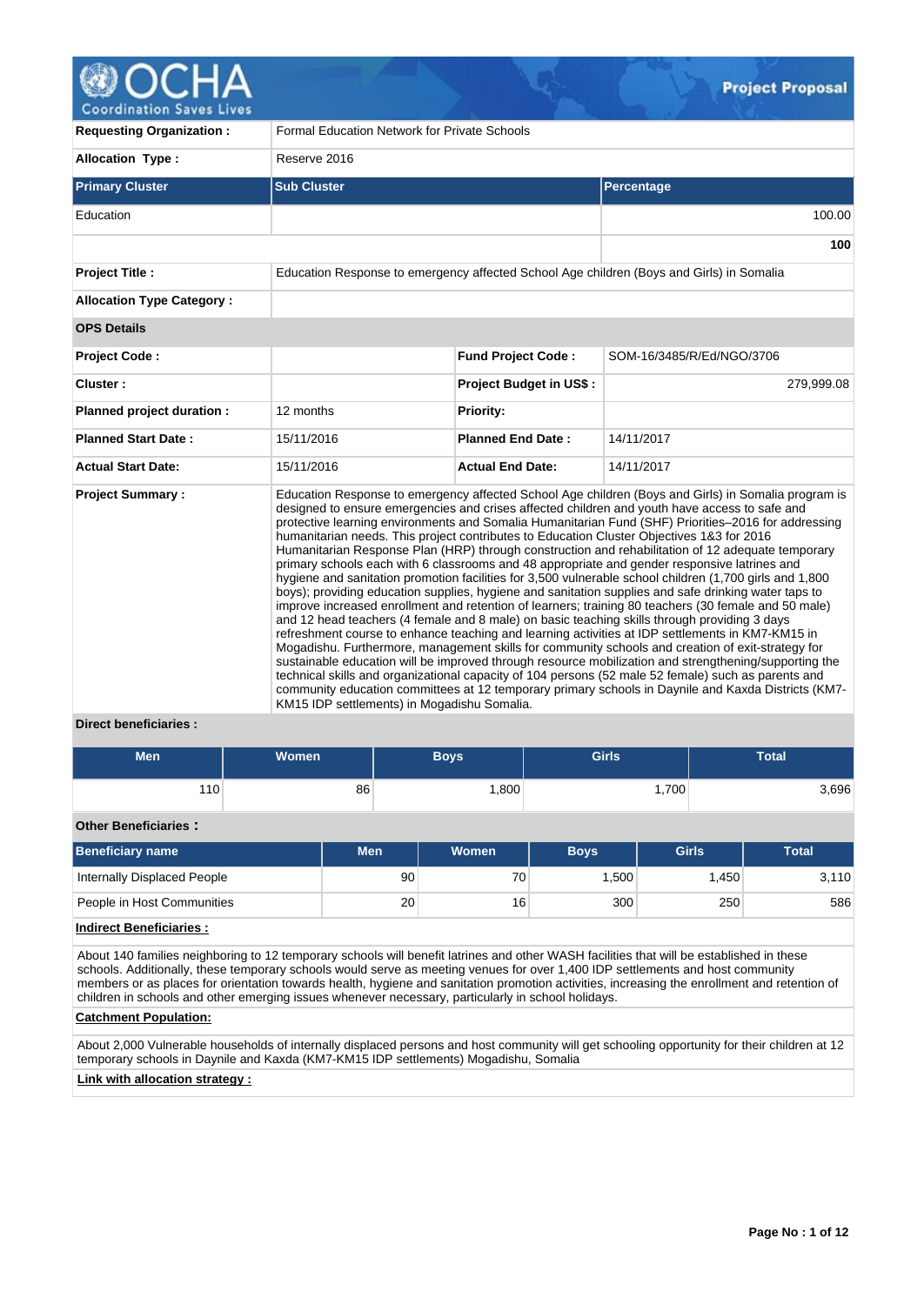Shortage of education resources exist and also caused to increase number of out of school children at KM7-KM15 IDP settlements in Mogadishu, Somalia. Most of IDP camps have not learning spaces while many schools closed or near to close because of lack of teachers' incentives and lack of repairing classrooms at KM7-KM15 in Mogadishu, Somalia. 94% of the 85 IDP camps assessed had not have schools in their locations and 40,252 estimated school age children (46% girls) were present in the visited IDP camps at KM7-KM15 IDP settlements in Mogadishu (Banadir Education Cluster, Quarterly Education Needs Assessment, May-June 216). These children face protection concerns and they are vulnerable to abnormal situations against their basic human rights such as child soldiering and abuse of child labour. The capacity of the government to provide required state for adequate learning and teaching facilities and other humanitarian support to these children is limited; hence, Somalia Humanitarian Fund (SHF) Reserve 2016 is applicable to fund the project at this time of humanitarian need. The project is linked with the 3rd envelope for 2016 Somalia Humanitarian Fund (SHF) Reserve Allocation Strategy for IDP settlements in Daynille and Dharkenley/Kaxda Districts in Mogadishu, and will address humanitarian needs in those IDP settlements by providing life-saving and life-sustaining education opportunities to 3,500 school age children (1,700 girls and 1,800 boys) from IDPs and impoverished host community though construction and rehabilitation of 12 temporary schools ( rehabilitation of 8 schools and construction of 4 schools) that enhance the protection of and respond to the needs of most vulnerable children at KM7-KM15 IDP settlements in Mogadishu, Somalia.

## **Sub-Grants to Implementing Partners :**

| <b>Partner Name</b>                                   | <b>Partner Type</b> | <b>Budget in US\$</b>       |
|-------------------------------------------------------|---------------------|-----------------------------|
|                                                       |                     |                             |
| Other funding secured for the same project (to date): |                     |                             |
| <b>Other Funding Source</b>                           |                     | <b>Other Funding Amount</b> |

## **Organization focal point :**

| <b>Name</b>          | Title             | Email               | Phone         |
|----------------------|-------------------|---------------------|---------------|
| Abdikadir Issa Farah | Programme Manager | fenps04@hotmail.com | +252618162090 |

## **BACKGROUND**

## **1. Humanitarian context analysis**

Many years of confrontation and military offensives followed by drought, floods and other natural disasters worsened living conditions of inhabitants in southern regions of the country, particularly internally displaced persons (IDPs) and impoverished host community who account for large portion of populations in Somalia. Largest internally displaced persons of Somalia live in Mogadishu. As of 30 April 2016, UNHCR estimation of total IDPs indicated that 773,526 out of 1.1 million IDPs live in South and Central Somalia. Of those, 369,000 or 48% settle in Mogadishu, Somalia. In general, the number of poor households faced with acute food insecurity in Somalia is expected to increase until September 2016 (OCHA Humanitarian Snapshot, July 2016). Displacement and continuous movement of the population have had bad consequence on the teaching and learning routines in Somalia. Education resources are in short supply at IDP settlements and many teachers leave teaching profession because of lack of incentives to look for other jobs to cover their daily living, while some parents hold their children at homes without sending to school for the sake of unaffordability to expenses of teaching fees in the country. Available data shows that around 1.7 million school-aged children are still out of school, while inadequate learning facilities, lack of teachers and scarce basic emergency teaching and learning materials have had a serious impact on children's access to education, in particular, among displaced communities and in recently recovered areas, while also inadequate support for education in southern and central Somalia will decrease the likelihood of enrolling children who do not go to school, and increasing teacher attrition, school closure and dropouts in 2015 (Source: Humanitarian Country Team, Somalia Humanitarian Needs Overview 2016). UNICEF Situation Analysis of Children in Somalia 2016 indicates that extremely high rates of poverty in communities across Somalia made it difficult for parents to afford school fees. UNICEF report also added that studies suggest children of IDPs and minorities as the most vulnerable to violations of child rights. Recently, Daynile and Kaxda Districts of Mogadishu experienced influx of internally displaced persons who occupied public and private lands along KM7- KM15 Afgoye road, both sides of the two districts. Those IDPs burdened living conditions of the host community in Daynile and Kaxda Districts. The density of the population increased where hygiene and sanitation is very poor in those Districts. There is shortage of education services and small numbers of children have access to learning opportunities in Daynile and Kaxda Districts in Mogadishu. According to the Education Needs Assessment report conducted by Banadir Education Cluster between May 31st–June 2nd 2016 at 85 IDP camps with 104,166 persons in Daynile and Kaxda Districts (KM7-KM15) in Banadir region, 94% of the 85 IDP camps assessed had not have schools in their locations. 5 schools existed, and 4 of those 5 schools were functional which tutored 941 students (446 Boys and 495 girls) of 40,252 estimated school age children (46% girls) in the visited IDP settlements in Daynile and Kaxda Districts. The assessment team found that 59% of 40,252 children in those visited IDP settlements do not go to school, and only 2 students of the school-age children in the assessed camps completed primary education.

## **2. Needs assessment**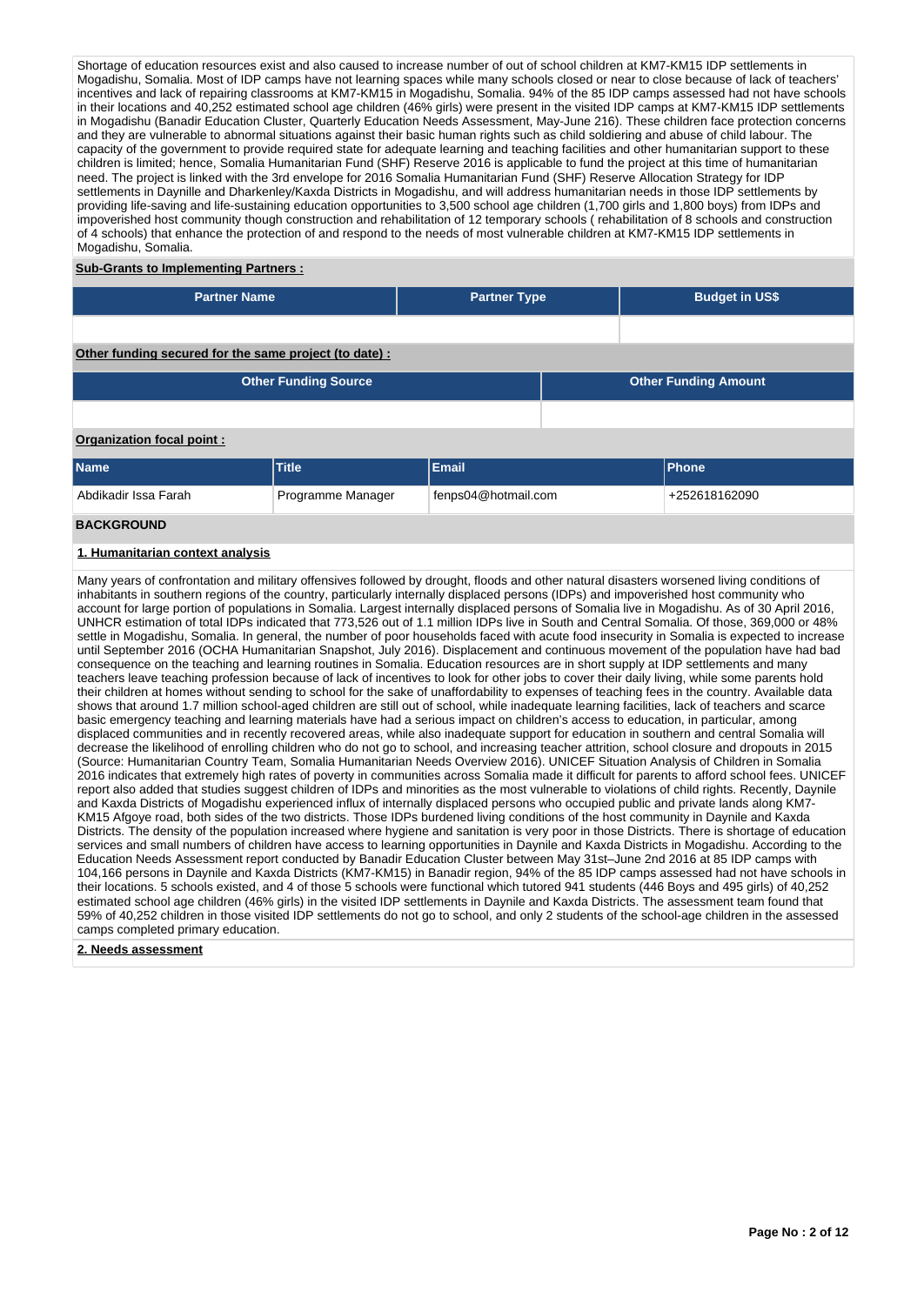The internally displaced persons (IDPs) are in urgent need of affordable, adequate and quality education at Daynile and Districts (KM7- KM15 IDP settlements) in Mogadishu (Banadir region), Somalia. Daynile and Kaxda Districts host many IDPs whose children lack access to education opportunities. Most of schools in KM7-KM15 IDP settlements are not functioning or are on the verge of closure because of lack of WASH facilities, insufficient teacher incentives and lack of renovation of classrooms. Inadequate emergency learning and teaching materials and shortage of teachers are paramount problems that hinder increase of enrollment and retention of IDP children in Daynile and Kaxda Districts in Banadir region.

In May and June 2016, Banadir Education Cluster found 5 schools at 85 IDP settlements assessed in Daynile and Kaxda (KM7-KM15) in Mogadishu Somalia. One of those five schools was closed, and four others had enrollment of 941 students (446 Boys and 495 girls). The team of this assessment estimated school age children about 40,252 (46% girls) at 85 IDP settlements in Daynile and Kaxda (KM7-KM15) in Mogadishu, Somalia. This is a big education gap and shows that large numbers of school age children are out of school at the visited area in Daynile and Kaxda Districts (KM7-KM15) Mogadishu, Somalia. Majority of internally displaced persons (IDPs) are educationally disadvantaged in Somalia. According to UNHCR Mogadishu Profiling Validation Feb 2016, 33% of IDPs attended school for the 2014/2015 scholastic year. Poverty and low income generation are among the barriers to education opportunities for IDP communities in Somalia. Referring to UNICEF Situation Analysis of Children in Somalia 2016, in many areas, parents are required to pay for their children's education, and poverty remains the main reason they give for not sending their children to school. Furthermore, 3,573 learners (48% girls) sat in the 2015/2016 final exam at 6 temporary schools managed by FENPS with the support of the Common Humanitarian Fund (CHF) 2015 allocation in KM7-KM13 in Banadir region, and possibility of continuing learning and teaching of these schools in the new scholastic year (2016/2017) without external financing is nil. 60 teachers (40% female) have been working in these schools. Although teachers are present in schools, but it will be difficult to continue teaching activities without monthly incentives or wages to cover their livelihoods that internally displaced persons (IDPs) and impoverished host community are not able to pay it. In addition to that, most of IDP settlements have no learning spaces in Daynile and KaXda Districts (KM7-KM15) in Mogadishu Somalia. FENPS conducted needs assessments on 17 IDP settlements apart from 1 kilometer of the 6 schools of FENPS in KM7-KM15 in Mogadishu Somalia in June and August this year. FENPS noted that 13 of those IDP settlements have no learning centers and 1,237 students (42% or 518 girls) in 4 IDP settlements 3 in Kaxda and 1 in Daynile dropped out of schools because 4 learning spaces in the area closed in June 2015 for the sake of lacking teachers' incentives. The latrines of the 4 schools are not working well and classrooms are not suitable to learning without renovation. About 6,000 school age children (52% girls) live in the 17 IDP settlements visited and small number of them estimated 1% go to private schools outside of their settlements.

## **3. Description Of Beneficiaries**

The beneficiaries of this project are 3,500 school age children (1,700 girls and 1,800 boys) from internally displaced persons (IDPs) and low income host households at KM7-KM15 in Dharkenley/Kaxda and Daynile Districts, Mogadishu Somalia. FENPS consulted with the community (men, women, boys, girls, and local authority, youth and community elders) at IDP settlements at KM7-KM15 in Mogadishu, Somalia. Then, FENPS and community agreed to provide education support to 12 IDP settlements at KM7-KM15 in Dharkenley/Kaxda and Daynile Districts, Mogadishu Somalia (Qalafe, Bufow, Dulqaad, Saaxil, Israac and Dalsan IDP settlements in Daynile District side and Koofi, Deyman, Xuute, Maandeeq, Gurmad and Maqsuud IDP settlements in Darkenley/Kaxda District side.). FENPS assessed and identified education gaps in those IDP camps. There are about 2,000 households in these 12 IDP settlements, and 1% of estimated 8,100 school age children (52% girls) in the area go to private schools while 55% of those children stay at homes without learning, and while 44% will drop out schools if not given means to prevent it. In order to explain the nearly coming drop out of 44%, there are 6 temporary schools managed by FENPS with the support of the Common Humanitarian Fund (CHF) 2015 allocation in KM7-KM15, Mogadishu, Somalia (Qalafe, Bufow, and Saaxil, IDP settlements in Daynile District side and Koofi, Deyman and Gurmad Darkenley/Kaxda District side.). 3,573 learners (48% girls) sat in the 2015/2016 final exam in these schools. These schools are brink of closure that will result in dropout of 3,573 learners (48% girls) because of lack of teachers' incentives and other necessary teaching and learning aids such as exercise books, minor repairing of chairs and desk, lack of safe drinking water, lack of school hygiene promotion facilities and need of minor rehabilitation of the 6 schools structures, etc.

# **4. Grant Request Justification**

This project is line with the strategy of Somalia Humanitarian Fund (SHF) Reserve 2016 of addressing humanitarian needs through providing life-saving and life-sustaining assistance to people in need, prioritizing the most vulnerable, strengthening the protection of displaced and other vulnerable groups and catalyzing durable solutions, and it is linked to Education Cluster priorities for retention of children in the learning centers on the verge of closure, reopening already closed schools & expanding education services to children of school going age and ensuring an integrated and lasting response to the IDP households and impoverished host community.

The specific purpose for the grant requested is to facilitate enrollment and retention of 3,500 most vulnerable school age children (1,700 girls and 1,800 boys) in life-saving and life-sustaining protective temporary schools rehabilitated/constructed at 12 IDP settlements in KM7-KM15 in Mogadishu Somalia. Most of the target learners are students of 6 schools supported by FENPS with Common Humanitarian Fund (CHF) 2015 Allocation Fund. These schools need minor rehabilitation but will no longer function without teachers' incentives. There are many children who live in near these schools but did not get chance to join in because of lack of space, most of the classrooms were overcrowded hence, need to expand education services and establish extra classrooms and learning centers in order to increase enrollment and retention in learning in Kaxda and Daynile districts (KM7-KM15) in Mogadishu Somalia. Educational resources are limited and there is no public schools in the project area. The funding gap also exists in the area while the capacity of Somali government to respond these humanitarian needs is low.

The grant requested will enable to address protection concerns of school age children (boys and girls), and will create durable solution of education facilities for about 2,000 IDP households at 12 IDP settlements in KM7-KM15 in Mogadishu Somalia. It will contribute to rehabilitation and construction of 12 protective temporary schools with gender responsive materials (rehabilitation of 8 schools and construction of 4) at 12 IDP settlements in KM7-KM15 in Mogadishu Somalia. The grant will assist to recruit 80 teachers (50 male and 30 female) and pay monthly incentives to them. It will also empower the effectiveness and capacity of 104 Community Education Committees (52 male and 52 female) and 80 teachers (50 male and 30 female) to participate in sustainable and protective education processes through training them in pedagogy of teaching, protection of child rights, management of community schools, environmental protection and hygiene promotion, inclusiveness and gender equality in education, adaptation and mitigation the risks of natural disasters.

# **5. Complementarity**

Currently, Formal Education network for Private schools (FENPS) manages 41 schools with enrollments numbering to 23,000 students (49% girls) and 683 teachers (21% female) who keep on working determinedly in south and central regions of Somalia. On the other hand, FENPS implemented many education programs funded by CHF, UNICEF and other organizations at IDP settlements in Somalia. The proposed project complements those worthy programs that many IDP children benefited adequate learning and teaching opportunities in protective learning spaces. Particularly, this project will allow to prevent drop out of 3,572 students (1,700 girls) at 6 schools run by FENPS with CHF 2015 fund at KM7-KM13 IDP settlements in Mogadishu Somalia. It will also allow to expand education services in order to support 2,500 more children (52% girls) who live in KM7-KM15 IDP settlements but cannot find space in these schools because classrooms were already overcrowded.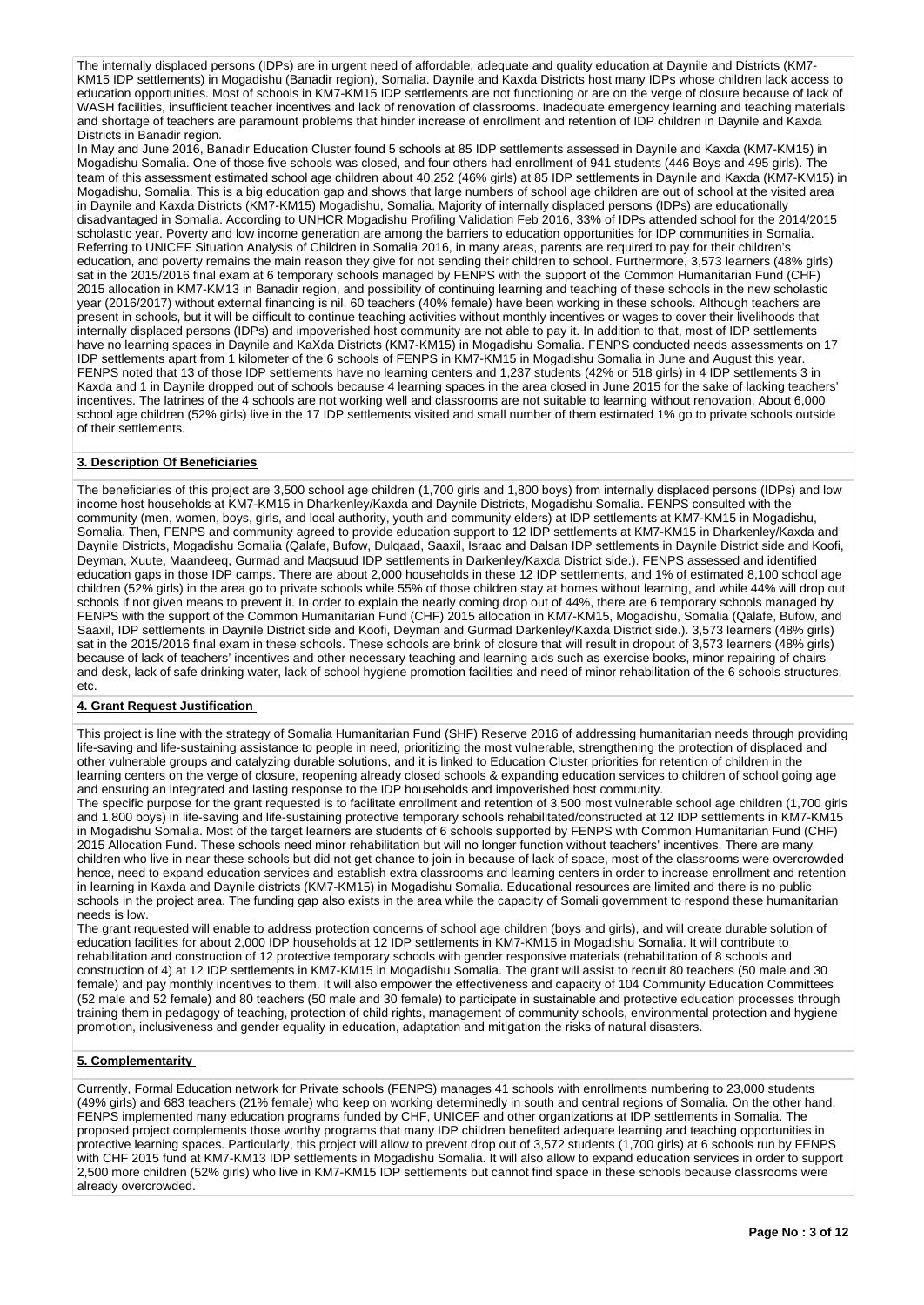#### **LOGICAL FRAMEWORK**

#### **Overall project objective**

Increase Access to Protective and Quality Education for 3,500 School Age Children (1,700 girls and 1,800 girls) at 12 IDP Settlements in Daynile and Kaxda districts in Mogadishu Somalia by 12 months

| <b>Education</b>                                                                                                                                                           |                                                 |                                 |
|----------------------------------------------------------------------------------------------------------------------------------------------------------------------------|-------------------------------------------------|---------------------------------|
| <b>Cluster objectives</b>                                                                                                                                                  | <b>Strategic Response Plan (SRP) objectives</b> | <b>Percentage of activities</b> |
| Ensure emergency and crisis-affected<br>children and youth have access to safe and<br>protective learning environments that<br>encourage retention and increased enrolment | Somalia HRP 2016                                | 100                             |

**Contribution to Cluster/Sector Objectives :** The project contributes to the Education Cluster priorities for increased enrollment and retention of children in the learning centres on the verge of closure, secondly reopening already closed schools & expanding education services to children by facilitating 3,500 vulnerable children (1,800 boys and 1,700 girls) have access to lifesaving quality education through construction and rehabilitation of temporary schools with hygiene promotion supplies and teaching and learning activities in KM7-KM15 in Mogadishu, Somalia

## **Outcome 1**

3,500 vulnerable children (1,800 boys and 1,700 girls) benefited quality primary education at 12 temporary schools with essential learning and recreational materials, separated latrines for boys and girls in KM7-KM15 IDP settlements, Mogadishu Somalia

#### **Output 1.1**

# **Description**

Construction and rehabilitation of temporary schools are prepared to increase enrollment and retention of children (boys and girls) at safe and protective learning environment in Daynile and Kaxda Districts (KM7-MK15 IDP settlements) in Mogadishu, Somalia.

## **Assumptions & Risks**

Insufficient education resources in the area will call for adapting conflict sensitive in education approaches.The temporary huts of IDPs are made of flammable substances in conjunction area, hence schools must be established in separate corner of IDP settlements. The ownership of land intended to establish schools or the IDP settlement must be studied and recognized to prevent short coming eviction or land disputes

# **Activities**

## **Activity 1.1.1**

#### **Standard Activity : Student enrolment**

Mobilize community to achieve the enrollment and retention of 3,500 vulnerable children (1,800 boys and 1,700 girls) at 12 temporary schools in KM7-KM15 IDP settlements in Mogadishu, Somalia

## **Activity 1.1.2**

## **Standard Activity : Water and sanitation infrastructure construction/refurbishment**

Construct 16 latrines and rehabilitate the structure of 32 latrines that already existed with 12 safe drinking water tanks for 3,500 vulnerable children (1,800 boys and 1,700 girls) at 12 temporary schools in KM7-KM15 in Mogadishu, Somalia

#### **Activity 1.1.3**

## **Standard Activity : Construction of learning spaces**

Rehabilitate 8 temporary schools (6 classrooms per school) and construct 4 new once each with 6 classrooms for 3,500 children (1,800 boys and 1,700 girls) in KM7-KM15 in Mogadishu, Somalia

## **Indicators**

|                                                                                                                                                                                                                                                                                                                                        |                                                                                                                                                                                                                                                                                        |                                                                                                                                                                                                                                                                                |                                                 | <b>End cycle beneficiaries</b> |  |  | <b>End</b><br>cycle |  |
|----------------------------------------------------------------------------------------------------------------------------------------------------------------------------------------------------------------------------------------------------------------------------------------------------------------------------------------|----------------------------------------------------------------------------------------------------------------------------------------------------------------------------------------------------------------------------------------------------------------------------------------|--------------------------------------------------------------------------------------------------------------------------------------------------------------------------------------------------------------------------------------------------------------------------------|-------------------------------------------------|--------------------------------|--|--|---------------------|--|
| Code                                                                                                                                                                                                                                                                                                                                   | <b>Cluster</b>                                                                                                                                                                                                                                                                         | <b>Indicator</b>                                                                                                                                                                                                                                                               | <b>Men</b><br><b>Boys</b> Girls<br><b>Women</b> |                                |  |  | <b>Target</b>       |  |
| Indicator 1.1.1                                                                                                                                                                                                                                                                                                                        | Education                                                                                                                                                                                                                                                                              | Number of children enrolled in protected learning<br>spaces                                                                                                                                                                                                                    |                                                 |                                |  |  | 3,500               |  |
|                                                                                                                                                                                                                                                                                                                                        | <b>Means of Verification</b> : Registration learners in schools by name and by gender, conduct weekly monitoring, prepare daily attendance<br>sheets of learners, prepare monthly report                                                                                               |                                                                                                                                                                                                                                                                                |                                                 |                                |  |  |                     |  |
| Indicator 1.1.2                                                                                                                                                                                                                                                                                                                        | Education<br>Number of gender responsive latrines<br>48<br>rehabilitated/constructed                                                                                                                                                                                                   |                                                                                                                                                                                                                                                                                |                                                 |                                |  |  |                     |  |
|                                                                                                                                                                                                                                                                                                                                        |                                                                                                                                                                                                                                                                                        | Means of Verification: weekly supervision, take photos before, during after rehabilitation and construction, collect GPS data of exact<br>locations of latrines, record fingerprint and signature from the work force personnel of construction and rehabilitation of latrines |                                                 |                                |  |  |                     |  |
| Indicator 1.1.3                                                                                                                                                                                                                                                                                                                        | Education                                                                                                                                                                                                                                                                              | Number of temporary schools<br>constructed/rehabilitated                                                                                                                                                                                                                       |                                                 |                                |  |  | 12                  |  |
|                                                                                                                                                                                                                                                                                                                                        | Means of Verification: weekly supervision, take photos before, during after rehabilitation and construction, collect GPS data of exact<br>locations of schools, record fingerprint and signature from the work force personnel of construction and rehabilitation of temporary schools |                                                                                                                                                                                                                                                                                |                                                 |                                |  |  |                     |  |
| <b>Outcome 2</b>                                                                                                                                                                                                                                                                                                                       |                                                                                                                                                                                                                                                                                        |                                                                                                                                                                                                                                                                                |                                                 |                                |  |  |                     |  |
| 3,500 crisis affected children (1,800 boys and 1,700 girls) received friendly teaching and learning equipment and materials (chairs desks,<br>pens, pencils, exercise books, chalkboards, recreational and play materials, etc.), hygiene and sanitation promotion supplies in 12<br>temporary schools in KM7-KM15, Mogadishu, Somalia |                                                                                                                                                                                                                                                                                        |                                                                                                                                                                                                                                                                                |                                                 |                                |  |  |                     |  |

**Output 2.1**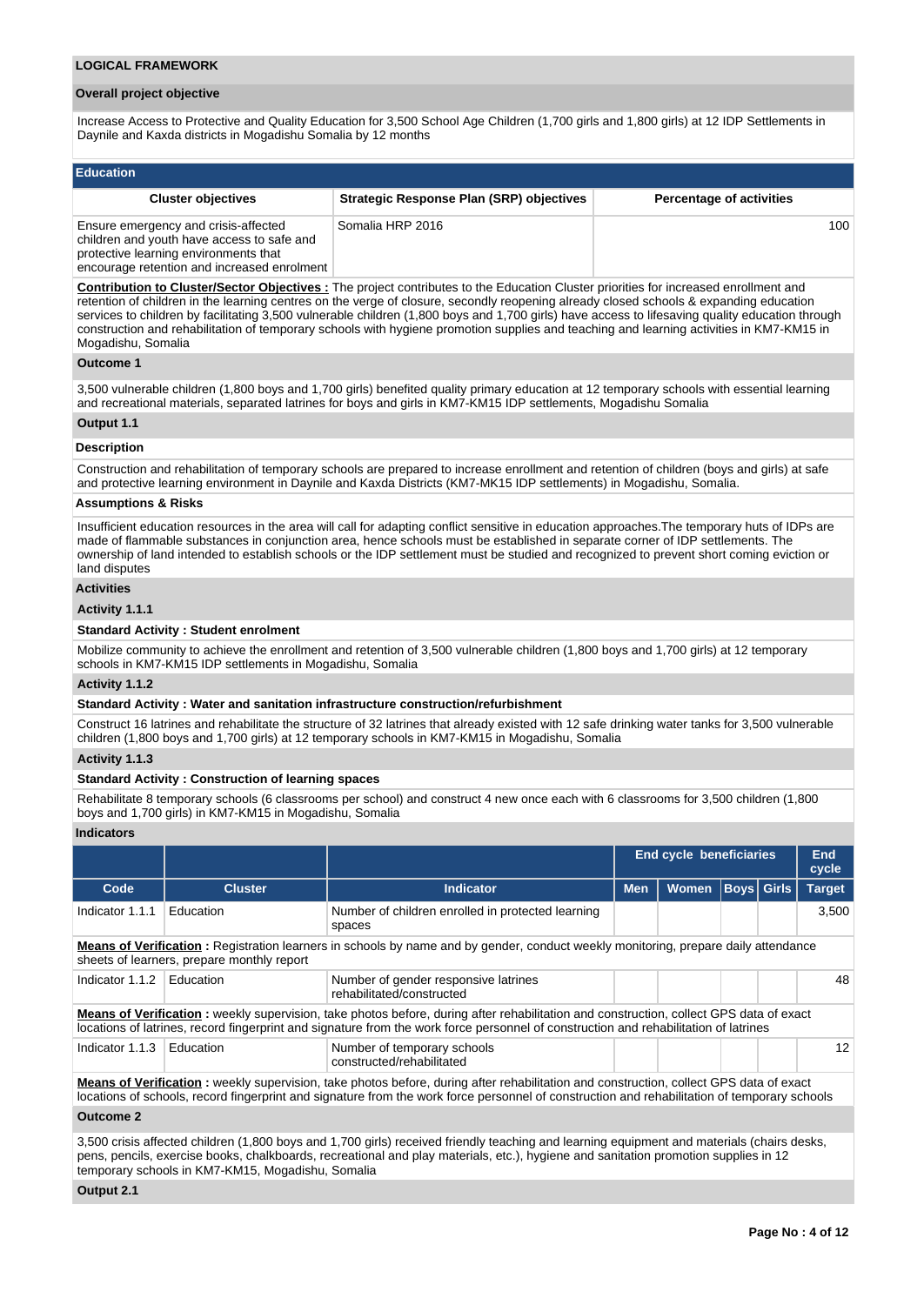# **Description**

Essential education equipment and materials, hygiene and sanitation promotion supplies and safe drinking water are provided to school age children (girls and boys) to improve enrollment and retention at 12 temporary schools in KM7-KM15 in Mogadishu Somalia

## **Assumptions & Risks**

Proper use of hygiene promotion supplies, and latrines must be gender responsive and culturally acceptable facilities, consider insufficient learning supplies in the area

# **Activities**

# **Activity 2.1.1**

## **Standard Activity : School equipment and material learning distribution**

Distribute education equipment and materials to 3,500 children (1,800 boys and 1,700 girls) at 12 temporary schools in KM7-KM15 IDP settlements in Mogadishu, Somalia

#### **Activity 2.1.2**

## **Standard Activity : Hygiene promotion**

Provide 3,500 children learners (1,800 boys and 1,700 girls) with hygiene promotion supplies (soap bars, chlorine) and safe drinking water tap from water well at 12 temporary schools in KM7-KM15 in Mogadishu Somalia

#### **Indicators**

|                                                                                                                                                                                                                                                                                                                                                                                                                |                                                                                                                                                                                                                            |                                                                                                                                                    |            | <b>End cycle beneficiaries</b> |  |                   | End<br>cycle  |  |  |
|----------------------------------------------------------------------------------------------------------------------------------------------------------------------------------------------------------------------------------------------------------------------------------------------------------------------------------------------------------------------------------------------------------------|----------------------------------------------------------------------------------------------------------------------------------------------------------------------------------------------------------------------------|----------------------------------------------------------------------------------------------------------------------------------------------------|------------|--------------------------------|--|-------------------|---------------|--|--|
| Code                                                                                                                                                                                                                                                                                                                                                                                                           | <b>Cluster</b>                                                                                                                                                                                                             | <b>Indicator</b>                                                                                                                                   | <b>Men</b> | <b>Women</b>                   |  | <b>Boys</b> Girls | <b>Target</b> |  |  |
| Indicator 2.1.1                                                                                                                                                                                                                                                                                                                                                                                                | Education                                                                                                                                                                                                                  | Number of children provided with learning<br>supplies                                                                                              |            |                                |  |                   | 3.500         |  |  |
|                                                                                                                                                                                                                                                                                                                                                                                                                | Means of Verification: Registration learners in schools by name and by gender, conduct weekly monitoring, prepare daily attendance<br>sheets of learners, prepare monthly report, take photos from distribution activities |                                                                                                                                                    |            |                                |  |                   |               |  |  |
| Indicator 2.1.2                                                                                                                                                                                                                                                                                                                                                                                                | Education                                                                                                                                                                                                                  | Number of learners (boys & girls) provided with<br>hygiene promotion supplies                                                                      |            |                                |  |                   | 3,500         |  |  |
|                                                                                                                                                                                                                                                                                                                                                                                                                | list students in schools that benefited distributed supplies                                                                                                                                                               | Means of Verification: Fill delivery and distribution forms, take photo from the distribution period, prepare report from distribution activities, |            |                                |  |                   |               |  |  |
| Outcome 3                                                                                                                                                                                                                                                                                                                                                                                                      |                                                                                                                                                                                                                            |                                                                                                                                                    |            |                                |  |                   |               |  |  |
| The competence and instructional profession of teaching for 80 teachers (50 male and 30 female) and 12 head teachers (8 male 4 female)<br>improved and effectiveness of 104 community education committees CECs (52 female and 52 male) for managing community schools<br>enhanced and 80 teachers (50 male and 30 female) and 12 head teachers (8 male 4 female) receive emergency incentives at 12 temporary |                                                                                                                                                                                                                            |                                                                                                                                                    |            |                                |  |                   |               |  |  |

schools in KM7-KM15 IDP settlements in Mogadishu, Somalia

## **Output 3.1**

**Description**

Teachers, head teachers and community education committees (male and female) are supported to participate in teaching and delivery in education plans for IDP children (boys and girls) at 12 temporary schools in KM7-KM15 IDP settlements in Mogadishu Somalia

## **Assumptions & Risks**

Shortage of qualified teachers in IDP settlements, traditional norms of denial recruiting female teachers, some IDP gatekeepers may protest against following criteria predetermined for selection teachers

# **Activities**

**Activity 3.1.1** 

#### **Standard Activity : Teacher training - pedagogy**

Conduct 3 days refreshment in-service training for 80 teachers (50 male and 30 female) and 12 head teachers (4 female and 8 male) and train in learner-centered methodology, lesson plan, use of hygiene promotion as extra curricula, inclusiveness and gender equality in education

#### **Activity 3.1.2**

#### **Standard Activity : CEC training**

Conduct 3 days training session for 104 Community Education Committees (52 female and 52 male) and train in community school management, school fundraising, importance of children education and child rights

#### **Activity 3.1.3**

## **Standard Activity : Incentive for teachers**

Provide 80 teachers (50 male and 30 female) and 12 head teachers with monthly incentives

## **Indicators**

|                                                                                                                                            |                                                                                                                                                                                                    |                                             |            | <b>End cycle beneficiaries</b> |  |  | End<br>cycle  |
|--------------------------------------------------------------------------------------------------------------------------------------------|----------------------------------------------------------------------------------------------------------------------------------------------------------------------------------------------------|---------------------------------------------|------------|--------------------------------|--|--|---------------|
| Code                                                                                                                                       | <b>Cluster</b>                                                                                                                                                                                     | Indicator                                   | <b>Men</b> | Women   Boys   Girls           |  |  | <b>Target</b> |
| Indicator 3.1.1                                                                                                                            | <b>Education</b>                                                                                                                                                                                   | Number of teachers and CEC recruited<br>196 |            |                                |  |  |               |
|                                                                                                                                            | Means of Verification: Setting selection criteria, recording names and contact of selected teachers/CECs, recording their data by name,<br>gender and telephone, prepare monthly attendance report |                                             |            |                                |  |  |               |
| Indicator 3.1.2                                                                                                                            | 92<br>Number of teachers trained<br>Education                                                                                                                                                      |                                             |            |                                |  |  |               |
| Means of Verification: Register attendance sheets, monitor training sessions, record names and signatures of teachers participating in the |                                                                                                                                                                                                    |                                             |            |                                |  |  |               |

**Means of Verification :** Register attendance sheets, monitor training sessions, record names and signatures of teachers participating in the training sessions, take photos from training sessions and group discussion, record contacts and telephone also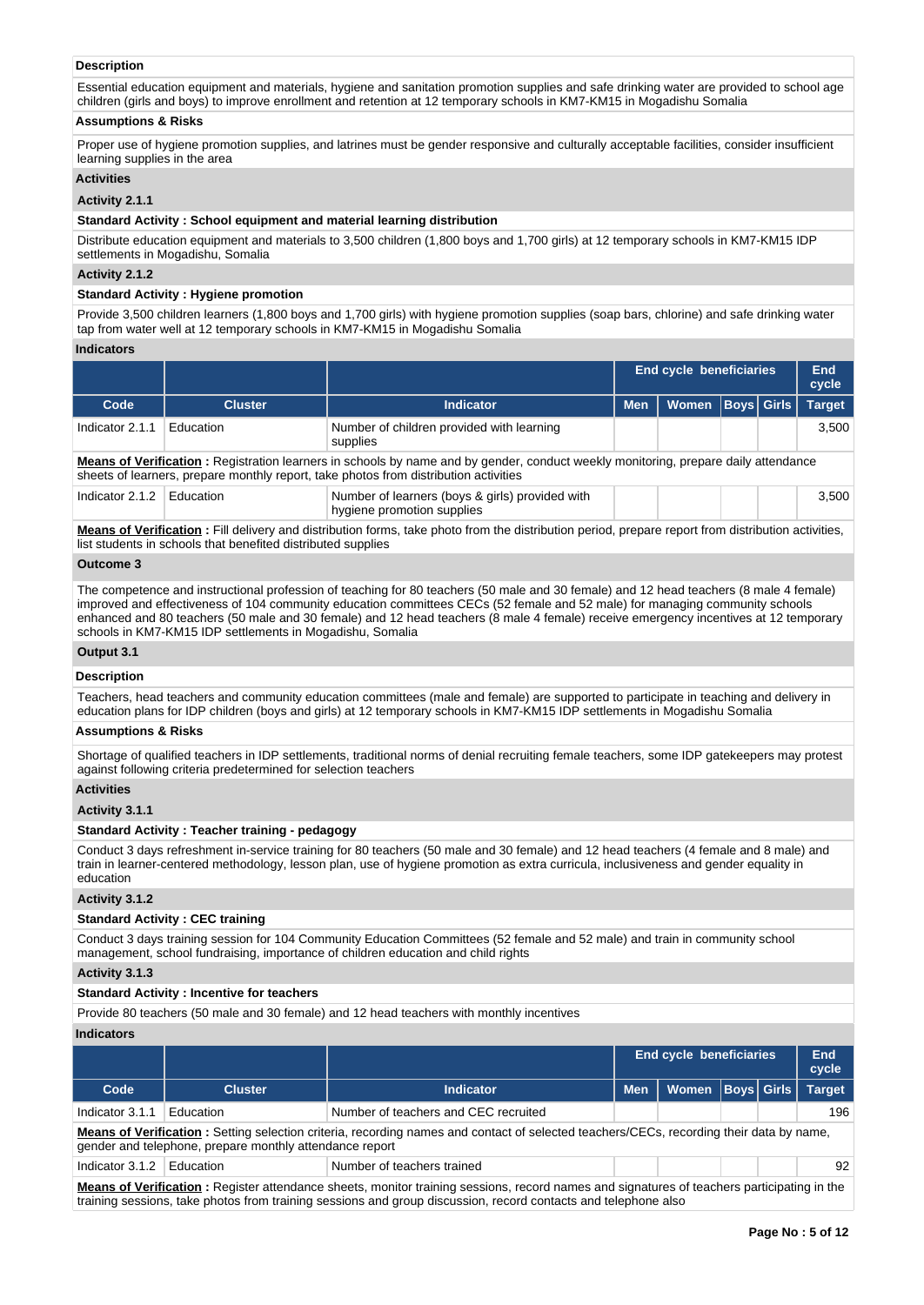| Indicator 3.1.3 | Education                                                                                                                                                                                                                 | Number of CECs Trained                                                                                                                                                                                              |  |  |  |  | 104 |
|-----------------|---------------------------------------------------------------------------------------------------------------------------------------------------------------------------------------------------------------------------|---------------------------------------------------------------------------------------------------------------------------------------------------------------------------------------------------------------------|--|--|--|--|-----|
|                 |                                                                                                                                                                                                                           | Means of Verification : List names, signatures/fingerprints and contacts of trained CECs, take photos from brainstorming and group<br>discussion of CECs in the training sessions, record attendance sheets of CECs |  |  |  |  |     |
| Indicator 3.1.4 | <b>F</b> ducation                                                                                                                                                                                                         | Number of teachers and head teachers (male<br>♀) received monthly incentives                                                                                                                                        |  |  |  |  | 92  |
|                 | <b>Means of Verification:</b> Record daily attendance of teachers at work, list full personal data of the teachers receiving incentives, sign<br>agreement with each teacher, find monthly payroll signed by all teachers |                                                                                                                                                                                                                     |  |  |  |  |     |

# **Additional Targets :**

## **M & R**

# **Monitoring & Reporting plan**

The baseline data of end targets for monitoring project activities are articulated on the logical framework section and monitoring and evaluation of the project will focus on enrollment and retention of 3, 500 most vulnerable children (48% girls) from internally displace persons (IDPs) and impoverished host community in 12 temporary schools and resources allocated to facilitate achieving those goals. FENPS has already identified areas that most vulnerable out of school children live in Daynile and Kaxda Districts (KM7-KM15 IDP settlements) in Mogadishu, Somalia through education needs assessments conducted. The FENPS monitoring team has collected data and recorded findings of education gaps and needs in the target area in Kaxda and Daynile Districts. The FENPS monitoring team will seek to improve enrollment and retention of vulnerable children (boys and girls) in 12 protective learning environments through efficiency and overall effectiveness of project implementation. The FENPS monitoring team will mentor teachers, community education committees-CECs (male and female) and students (boys and girls) in 12 temporary schools IDP settlements in Daynile and Kaxda Districts. FENPS will collaborate with teachers, students and CECs (male, female, boys and girls) to study deeply the realistic needs of learners (boys and girls) and to identify best ways forward. The FENPS monitoring team will also encourage parents and other stakeholders in the areas of 12 temporary schools to participate in the project implementation processes. The team will request beneficiaries to give feedback about positives or negatives of the project and their quotes will be added to the reports of the project. Continuous process to collect information on actual enrollment of children in the supported schools will be conducted and compared to those scheduled in the work plans, including the delivery of quality outputs as indicated and in a timely manner. Combination of data will be based on qualitative and quantitative method, and gender and human rights mainstreaming approaches will be employed in the data collection processes. In addition to that, FENPS will eliminate conflict of interest and will prevent possible risks such as misuse of properties and dispute of land tenants at all stages for implementation the activities of the project.

The FENPS personnel for this project will meet beneficiaries (men, women, boys and girls), and will consult with them regularly. The personnel will study challenges and constraints (technical, human resource, and financial) 'if any' to address and solve properly. Then, FENPS will make clear recommendations for corrective actions, and lessons learned will be recorded and presented as best practices for future scale up through monthly progress report, quarterly and final project report. FENPS will send quarterly and final narrative and financial protect reports via the designed Grant Management System (GMS) online database within reporting periods.

## **Workplan**

| <b>Activitydescription</b>                                                                                                                                                                                            | Year |          | $\overline{2}$ | 3            |              | 5        | 6        |          | 8        | 9            |                         | 10 11      | 12           |
|-----------------------------------------------------------------------------------------------------------------------------------------------------------------------------------------------------------------------|------|----------|----------------|--------------|--------------|----------|----------|----------|----------|--------------|-------------------------|------------|--------------|
| Activity 1.1.1: Mobilize community to achieve the enrollment and retention of 3,500<br>vulnerable children (1,800 boys and 1,700 girls) at 12 temporary schools in KM7-<br>KM15 IDP settlements in Mogadishu, Somalia |      |          |                |              |              |          |          |          |          |              |                         | $x \mid x$ |              |
|                                                                                                                                                                                                                       |      | X.       | X.             | $\mathsf{X}$ | $\mathsf{X}$ | <b>X</b> | $\times$ | IX.      | $\times$ | $\mathsf{x}$ | $\overline{\mathsf{x}}$ |            |              |
| Activity 1.1.2: Construct 16 latrines and rehabilitate the structure of 32 latrines that<br>already existed with 12 safe drinking water tanks for 3,500 vulnerable children                                           | 2016 |          |                |              |              |          |          |          |          |              |                         | X          |              |
| (1,800 boys and 1,700 girls) at 12 temporary schools in KM7-KM15 in Mogadishu,<br>Somalia                                                                                                                             | 2017 |          |                |              |              |          |          |          |          |              |                         |            |              |
| Activity 1.1.3: Rehabilitate 8 temporary schools (6 classrooms per school) and<br>construct 4 new once each with 6 classrooms for 3,500 children (1,800 boys and<br>1,700 girls) in KM7-KM15 in Mogadishu, Somalia    | 2016 |          |                |              |              |          |          |          |          |              |                         | X          |              |
|                                                                                                                                                                                                                       | 2017 |          |                |              |              |          |          |          |          |              |                         |            |              |
| Activity 2.1.1: Distribute education equipment and materials to 3,500 children<br>(1,800 boys and 1,700 girls) at 12 temporary schools in KM7-KM15 IDP                                                                | 2016 |          |                |              |              |          |          |          |          |              |                         | X          |              |
| settlements in Mogadishu, Somalia                                                                                                                                                                                     |      |          |                |              |              |          |          |          |          |              |                         |            |              |
| Activity 2.1.2: Provide 3,500 children learners (1,800 boys and 1,700 girls) with<br>hygiene promotion supplies (soap bars, chlorine) and safe drinking water tap from                                                | 2016 |          |                |              |              |          |          |          |          |              |                         | $\times$   | $\mathsf{X}$ |
| water well at 12 temporary schools in KM7-KM15 in Mogadishu Somalia                                                                                                                                                   | 2017 | $\times$ | <b>X</b>       | $\mathsf{X}$ | ΙX.          | X        | <b>X</b> | X        | $\times$ | X            | $\mathsf{\chi}$         |            |              |
| Activity 3.1.1: Conduct 3 days refreshment in-service training for 80 teachers (50<br>male and 30 female) and 12 head teachers (4 female and 8 male) and train in                                                     | 2016 |          |                |              |              |          |          |          |          |              |                         | X          |              |
| learner-centered methodology, lesson plan, use of hygiene promotion as extra<br>curricula, inclusiveness and gender equality in education                                                                             | 2017 |          |                |              |              |          |          |          |          |              |                         |            |              |
| Activity 3.1.2: Conduct 3 days training session for 104 Community Education<br>Committees (52 female and 52 male) and train in community school management,                                                           | 2016 |          |                |              |              |          |          |          |          |              |                         | X          |              |
| school fundraising, importance of children education and child rights                                                                                                                                                 | 2017 |          |                |              |              |          |          |          |          |              |                         |            |              |
| Activity 3.1.3: Provide 80 teachers (50 male and 30 female) and 12 head teachers<br>with monthly incentives                                                                                                           | 2016 |          |                |              |              |          |          |          |          |              |                         | $\times$   | $\mathsf{X}$ |
|                                                                                                                                                                                                                       |      | X        | X.             | ΙX.          | $\mathsf{X}$ | $\times$ | X        | <b>X</b> | X        | $\times$     | <sup>X</sup>            |            |              |
| <b>OTHER INFO</b>                                                                                                                                                                                                     |      |          |                |              |              |          |          |          |          |              |                         |            |              |
| <b>Accountability to Affected Populations</b>                                                                                                                                                                         |      |          |                |              |              |          |          |          |          |              |                         |            |              |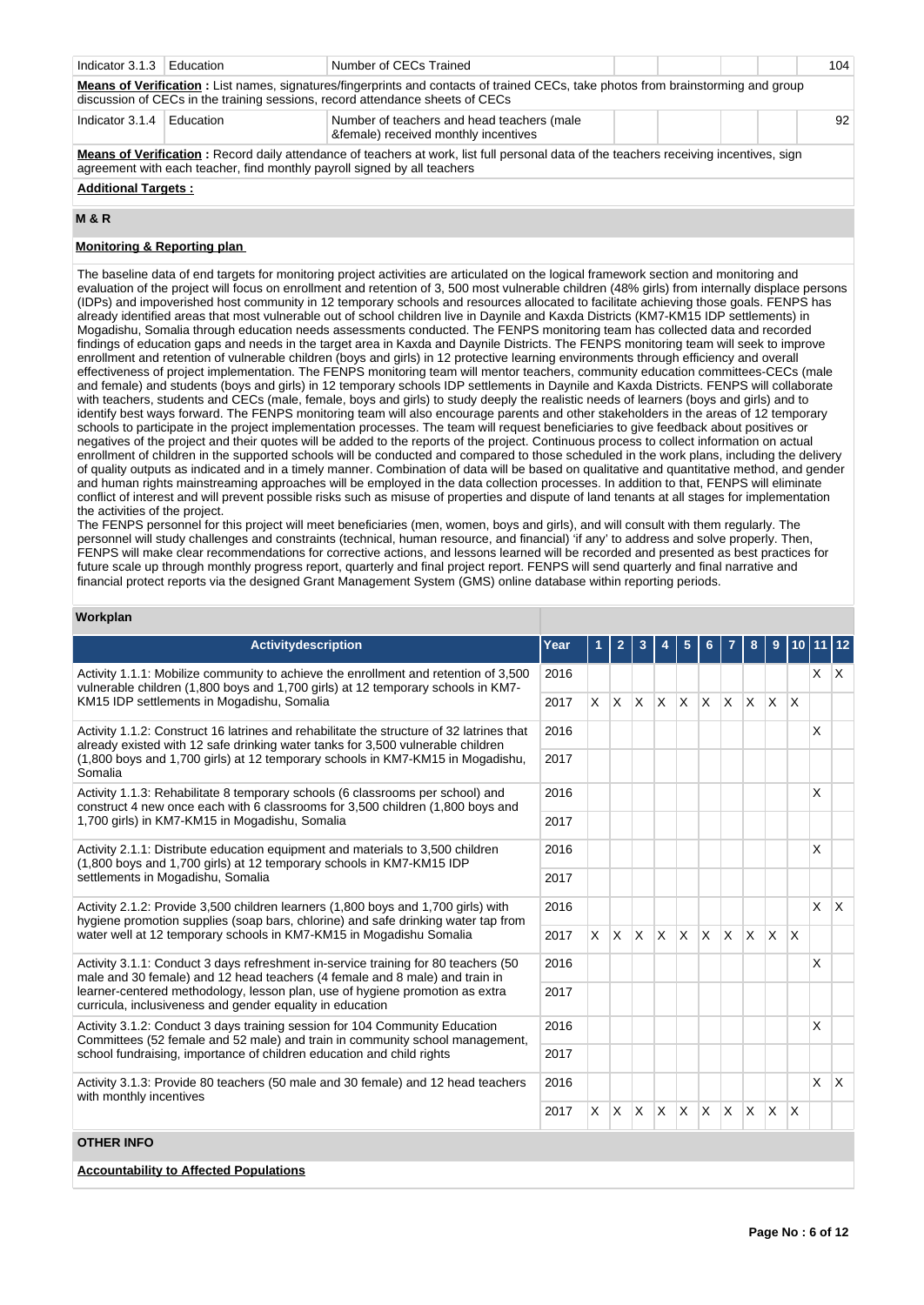FENPS consulted with populations at 12 IDP settlements (Qalafe, Bufow, Dulqaad, Saaxil, Israac and Dalsan IDP settlements in Daynile District side and Koofi, Deyman, Xuute, Maandeeq, Gurmad and Maqsuud IDP settlements in Kaxda District side.) in KM7-KM15 in Mogadishu Somaia. The people at the assessed IDP settlements reported emergency education needs in KM7-KM15 in Mogadishu Somalia. Parents, teachers, students and other stakeholders (men, women, boys and girls) in these IDPS camps will participate in all phases for the implementation of project activities and beneficiaries will use project resources equally and inclusively. FENPS will remove obstacles that may cause discrimination and gender inequality, and will apply conflict sensitive education and Do no Harm approaches. FENPS will also will listen and consider recommendations and advice from the teachers and CECs (male and female) and students (boys and girls) carefully. FENPS will try its best to prevent any thing that can be seen as means of human rights abuse.

## **Implementation Plan**

Formal Education Network for Private Schools (FENPS) will start work with preparation the sites of 12 temporary schools planned to rehabilitate and construct(Qalafe, Bufow, Dulqaad, Saaxil, Israac and Dalsan IDP settlements in Daynile District side and Koofi, Deyman, Xuute, Maandeeq, Gurmad and Maqsuud IDP settlements in Darkenley/Kaxda District side.). FENPS will inform community (men, women, boys and girls) and local authorities in the target IDP settlements, and will explain precisely the objectives and requirements related to activities of this protect. After that, FENPS will recruit, and select construction and rehabilitation work force from the community in the target areas. Then, FENPS will transport rehabilitation and construction materials, and will rehabilitate and construct 12 temporary schools (rehabilitation of 8 and construction of 4 each with 6 classrooms) in KM7-KM15 IDP settlements in Mogadishu, Somalia. FENPS will establish or renovate 4 gender responsive latrines with 1 water tank for each school (rehabilitation of 32 latrines and construction of 16 latrines). FENPS will also furnish school with learning and teaching equipment (chairs, desks, etc.). FENPS will set teacher selection criteria and will recruit 80 teachers (50 male and 30 female), 12 head teachers (4 female) and 104 CECs (52 female) giving consideration present teachers/head teachers and CECs in the target schools. FENPS will conduct 3 days refreshment training sessions for 80 teachers (50 male and 30 female), 12 head teachers (4 female) and 104 CECs (52 female), and will pay monthly incentives to 80 teachers (30 female), 12 head teachers (4 female) for 12 months. FENPS will mobilize community to enroll and retain 3,500 marginalized school children (1,700 girls and 1,800 boys) at 12 temporary schools in KM7-KM15 IDP settlements in Mogadishu, Somalia. FENPS will distribute hygiene promotion materials (soap bars, chlorine) and education supplies (exercise books, pens, pencils, etc.) to 3,500 marginalized school children (1,700 girls and 1,800 boys) at 12 temporary schools in KM7-KM15 IDP settlements. The FENPS Project Officer, getting hand from FENPS Project M&E and FENPS Administration and Logistics Officers, will be responsible to fulfill these assignments, and will give feedback and regular reporting to FENPS Program Manager. The FENPS Program Manager will give timely report to the donor (progress report, mid-term and final report-narrative and financial), Ministry of Education-MoE (schools data) and Education Cluster (4W matrix, update of schools, any changes, etc.).

The concept of sustainability is based on belief that project should result in benefits that have lasting effect. FENPS will endeavor to mobilize community to participate in the program management processes to help them understand how the project should be sustained beyond the life of funding. FENPS will continue working with the Ministry of Education (MoE) and other stakeholders, and will report enrollment data of these schools to information management system (EMIS) of the MoE regularly. Furthermore, FENPS will work with local communities to develop the capacity of individuals to play an active role in governance and delivery of education in the schools after the end of the project and number of key elements into practice either in some of them or as a whole for the continuation education activities in these schools. These include encouraging the affected communities to seek public support for their children's education through advocacy and fundraising activities for the purpose of making schools sustainable, handing over schools to the government, raising money through social events, self-help schemes, charging affordable school fee on the learners. For example, USD\$3 per month per child, where USD\$10 is the lowest price taken by private primary schools per month from each child to finance education activities in IDP settlements in Mogadishu Somalia.

#### **Coordination with other Organizations in project area**

| Name of the organization                 | Areas/activities of collaboration and rationale                                                           |
|------------------------------------------|-----------------------------------------------------------------------------------------------------------|
| DBG/Diakonia Emergency Aid               | Mapping schools locations to prevent overlapping                                                          |
| Ministry of Education MoE                | Provide schools information and learners data to EMIS department to<br>contribute national education plan |
| Somali Community Concern SCC             | Information sharing and coordination to study education gaps and<br>capacity in the project area          |
| <b>UNICEF</b>                            | Teachers and CECs Training guidelines and standard of emergency<br>education facilities                   |
| <b>Environment Marker Of The Project</b> |                                                                                                           |

A+: Neutral Impact on environment with mitigation or enhancement

#### **Gender Marker Of The Project**

2a- The project is designed to contribute significantly to gender equality

#### **Justify Chosen Gender Marker Code**

The program is designed to contribute to the improvement of gender equality in education. Structures of the 12 schools and 48 latrines will be designed in gender friendly way, while learning resources and recreational materials will be distributed to learners both boys and girls equally. Enrollment and retention of boys and girls will be exercised in 12 schools (at least 48% girls). Teachers (63% male and 37% female) will be recruited and trained in gender equality, inclusive education and other cross cutting issues. Teachers will apply instructional methods of teaching that eliminate gender bias and gender based violence in the learning processes. Community Education Committees (50% female and 50% male) will be trained and their capacities enhanced to participate in the management and decision-making processes of 12 temporary schools in Daynile and Kaxda Districts (KM7-KM15 IDP settlements) in Mogadishu Somalia. Environmental issues will be considered and teachers, students and CECs will practice activities for hygiene promotion and prevention of diseases. Teachers and CECs will also be trained in gender equality in education, while parents are mobilized and encouraged them on the importance of equal access to education for both girls and boys. Latrines, tools and other facilities in schools will be structured and distributed in gender friendly design. The awareness of CECs, teachers and learners will be sensitized on gender based violence or bad habits of culture to take place in the learning centers such harassment, bullying, etc. Traditional believes that may cause gender discrimination will be eliminated or prevented to happen, and beneficiaries will be trained in application of gender equality in their daily life routines.

#### **Protection Mainstreaming**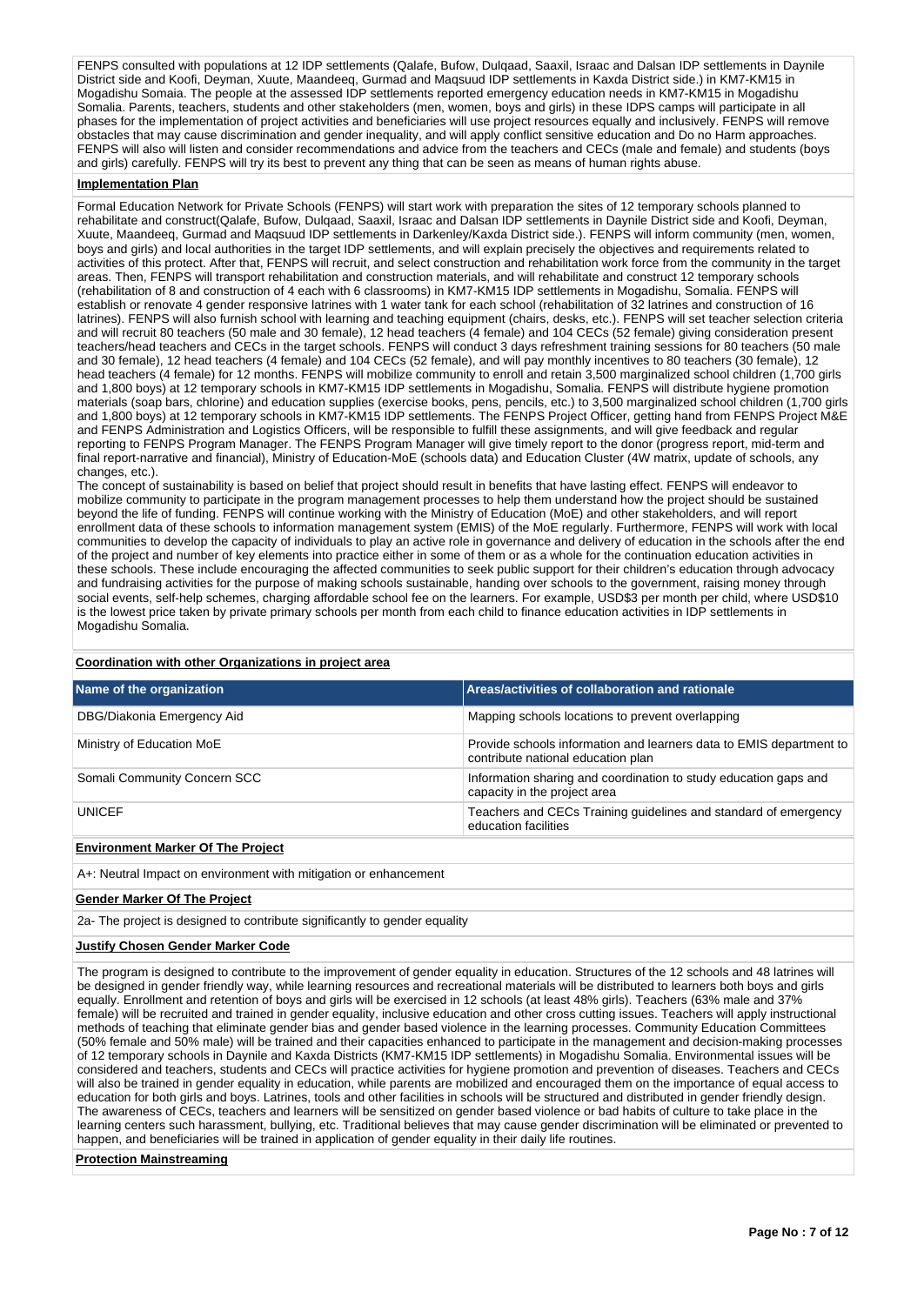FENPS will preserve collective and individual basic human rights of direct and indirect beneficiaries of this project in KM7-KM15 IDP settlements in Mogadishu Somalia. FENPS will apply Do No Harm approaches and will provide supplies and services to the affected communities regardless of their gender, place of origin, beliefs or their clan in KM7-KM15 IDP settlements in Mogadishu Somalia. It will make the learning environment appropriate places that are applicable to the dignity and pride of students (boys and girls) and teachers (male and female). In other words, schools and latrines will be built and renovated with harmless materials, and ventilation of classrooms will be good enough structured. FENPS will raise the awareness of the target population on the issues related to violation of human rights such as corporal punishment of children, child labor, harassment and gender based violence. Teachers and other personnel will be trained to mentor the affected population, and target populations themselves will be encouraged to participate in the project processes without discrimination in KM7-KM15 IDP settlements in Mogadishu Somalia.

#### **Country Specific Information**

#### **Safety and Security**

Although situations of Somalia are generally volatile but safety and stability are normal and police forces of Daynile and Dharkenley Districts currently function in the project area in KM7-KM15 IDP settlements in Mogadishu, Somalia. The internally displaced persons and host community reported nothing extra ordinary and showed significant optimism that the normalcy of security is improving day after day in KM7- KM15 IDP settlements in Mogadishu, Somalia. There is no anything against the safety of FENPS staff or the beneficiaries of the project reported at the project locations in KM7-KM15 IDP settlements in Mogadishu, Somalia.

Furthermore, FENPS will give job induction and risk management training sessions to its staff and assigned personnel of FENPS will regularly update the staff on the security issues in the project location.

#### **Access**

FENPS has experience for implementation humanitarian projects in fragile context areas of Somalia particularly Banadir and other south and central regions. It is registered by the Ministries of Interior and Education of Somalia and Banadir Regional Administration. FENPS has access to implement humanitarian and social development projects in Somalia. It has education projects in this area now. FENPS is a nonprofit and non-political organization, was established in 2003 with a vision of Somalia in which almost all children would have basic literacy and numeracy skills, and its mission is to strive to build a better future for out of school children in Somalia who have lost the stability of family care, the opportunities of education, the provision of adequate healthcare, and the hope of future employment and economic prospects through equitable access to affordable and quality education in collaboration with various duty bearers in and out of Somalia.

# **BUDGET**

| Code | <b>Budget Line Description</b>                                                                                                                                                                                                                                                                                                                                                                                                                                                                                                                                                                                                                                                                                                                                                                                                                                                                                                                                                                                                                                                                                                                                                                                                                                                                                                                                   |                                                                                                                                                                                                                      | D/S Quantity   | <b>Unit</b><br>cost | <b>Duration</b><br>Recurran charged<br>ce | $\%$<br>to CHF | <b>Total Cost</b> |  |
|------|------------------------------------------------------------------------------------------------------------------------------------------------------------------------------------------------------------------------------------------------------------------------------------------------------------------------------------------------------------------------------------------------------------------------------------------------------------------------------------------------------------------------------------------------------------------------------------------------------------------------------------------------------------------------------------------------------------------------------------------------------------------------------------------------------------------------------------------------------------------------------------------------------------------------------------------------------------------------------------------------------------------------------------------------------------------------------------------------------------------------------------------------------------------------------------------------------------------------------------------------------------------------------------------------------------------------------------------------------------------|----------------------------------------------------------------------------------------------------------------------------------------------------------------------------------------------------------------------|----------------|---------------------|-------------------------------------------|----------------|-------------------|--|
|      | <b>Staff and Other Personnel Costs</b>                                                                                                                                                                                                                                                                                                                                                                                                                                                                                                                                                                                                                                                                                                                                                                                                                                                                                                                                                                                                                                                                                                                                                                                                                                                                                                                           |                                                                                                                                                                                                                      |                |                     |                                           |                |                   |  |
| 1.1  | Salary for Project Officer (100%) for 12 months                                                                                                                                                                                                                                                                                                                                                                                                                                                                                                                                                                                                                                                                                                                                                                                                                                                                                                                                                                                                                                                                                                                                                                                                                                                                                                                  | D                                                                                                                                                                                                                    |                | 1 950.0<br>$\Omega$ | 12                                        | 100.00         | 11,400.00         |  |
|      | The Project Officer will be responsible for building awareness of the project, ensuring visibility of the project both internally and<br>externally and implementation key activities. The Project Officer is responsible to lead project planning, action plans and<br>monitoring processes; ensures submitting activity reports, meeting minutes and financial reports on regular basis to the FENPS<br>Program Manager; lead and motivate the project team, mentor and train teaching and non-teaching staff of the project; represent<br>education meetings in project area and coordinates work with stakeholders and beneficiaries of the project. The position must<br>suggest recommendations to FENPS Administration and encourage affected community to help them participate in the project<br>implementation processes. The activities of this project will take place in two different districts so that FENPS keeps in mind cost<br>effectiveness of this position, and will recruit resourceful person who has capacity to manage multiple tasks in different locations.                                                                                                                                                                                                                                                                          |                                                                                                                                                                                                                      |                |                     |                                           |                |                   |  |
| 1.2  | Salary for Project monitoring and evaluation officers (M&E) for<br>12 months (80%)                                                                                                                                                                                                                                                                                                                                                                                                                                                                                                                                                                                                                                                                                                                                                                                                                                                                                                                                                                                                                                                                                                                                                                                                                                                                               | D                                                                                                                                                                                                                    | 1 <sup>1</sup> | 600.0<br>$\Omega$   | 12                                        | 80.00          | 5,760.00          |  |
|      | Monitoring & Evaluation Officer (1 persons)–The monitoring and evaluation officers (M&E) will be responsible for overall<br>monitoring of the project with an emphasis on supporting FENPS to track and report on activities and indicators. The officer will<br>also lead evidence building and knowledge management initiatives and provide support to the Project Officer in the evaluation of<br>the project. The monitoring and evaluation officers (M&E) is responsible to monitor periodically the learning and teaching<br>activities, distribution school equipment and education supplies, control uses of hygiene promotion supplies and check plan of<br>activities developed, mentor teachers, CECs and learners. M&E officer has to maintain updating the number of students who go<br>to 12 schools (i.e. 6 schools in Daynile and 6 school in Kaxda), take photographs on activities carried out and follow up report of<br>the activities plan and information related with any irregularity and observations identified, specifying the sex and age of them per<br>each school and collect daily attendance sheets of the teachers at the end of every month. The M&E is in charge to mentor<br>teachers and head teachers at 12 schools and report monthly the progress and required changes to Project Officer and FENPS<br>program Manager. |                                                                                                                                                                                                                      |                |                     |                                           |                |                   |  |
| 1.3  | Salary for Project Accountant (50%) for 12 months                                                                                                                                                                                                                                                                                                                                                                                                                                                                                                                                                                                                                                                                                                                                                                                                                                                                                                                                                                                                                                                                                                                                                                                                                                                                                                                | D                                                                                                                                                                                                                    |                | 1 600.0<br>0        | $12 \overline{ }$                         | 50.00          | 3,600.00          |  |
|      | Project Accountant (1 person)-The project accountant is in charge project income and expenditures of the project. The<br>accountant is responsible to maintain and record properly all financial documents of the project (payment vouchers, contract<br>documents, invoices, copy of checks, payment sheets, attendance sheets, signatures and contacts of payees, etc.) The<br>accountant is also responsible to document the teachers supported list, the incentive payment receipt for each month. The<br>project accountant should report regularly to Project Officer and FENPS Finance officer.                                                                                                                                                                                                                                                                                                                                                                                                                                                                                                                                                                                                                                                                                                                                                           |                                                                                                                                                                                                                      |                |                     |                                           |                |                   |  |
|      | <b>Section Total</b>                                                                                                                                                                                                                                                                                                                                                                                                                                                                                                                                                                                                                                                                                                                                                                                                                                                                                                                                                                                                                                                                                                                                                                                                                                                                                                                                             |                                                                                                                                                                                                                      |                |                     |                                           |                | 20,760.00         |  |
|      | Supplies, Commodities, Materials                                                                                                                                                                                                                                                                                                                                                                                                                                                                                                                                                                                                                                                                                                                                                                                                                                                                                                                                                                                                                                                                                                                                                                                                                                                                                                                                 |                                                                                                                                                                                                                      |                |                     |                                           |                |                   |  |
| 2.1  | Cost for construction of 4 temporary schools (each with 6<br>classrooms)                                                                                                                                                                                                                                                                                                                                                                                                                                                                                                                                                                                                                                                                                                                                                                                                                                                                                                                                                                                                                                                                                                                                                                                                                                                                                         | D                                                                                                                                                                                                                    |                | 4   8,642<br>.50    | $\mathbf{1}$                              | 100.00         | 34,570.00         |  |
|      |                                                                                                                                                                                                                                                                                                                                                                                                                                                                                                                                                                                                                                                                                                                                                                                                                                                                                                                                                                                                                                                                                                                                                                                                                                                                                                                                                                  | 4 temporary schools each with 6 classrooms will be constructed to expand education services in KM7-KM15 IDP settlements in<br>Mogadishu, Somalia. About 1,200 of 3,500 targeted students will benefit these schools. |                |                     |                                           |                |                   |  |
| 2.2  | Cost for rehabilitation of 8 temporary schools (each with 6<br>classrooms)                                                                                                                                                                                                                                                                                                                                                                                                                                                                                                                                                                                                                                                                                                                                                                                                                                                                                                                                                                                                                                                                                                                                                                                                                                                                                       | D                                                                                                                                                                                                                    |                | 8 349.0<br>$\Omega$ | 1                                         | 100.00         | 2,792.00          |  |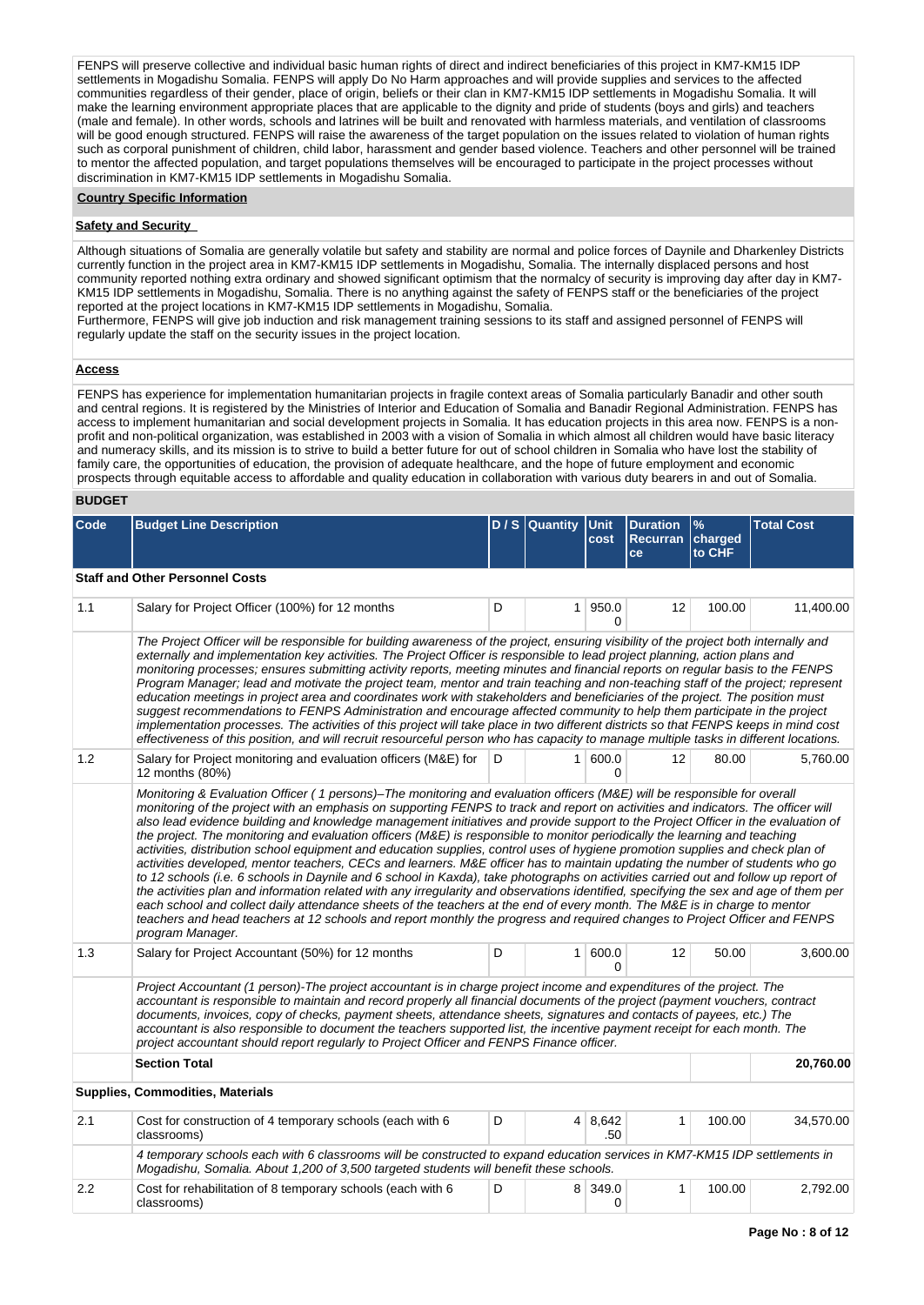|        | FENPS engineer assessed the state of 8 temporary schools. These schools require minor rehabilitation for broken floors, walls,<br>and some chairs and desks also have broken legs to make them appropriate for learners to use. The items estimated by the<br>engineer with their costs can be seen in Bill of Quantity (BOQ)                                                                                                                                                                                                                                                                                                                                                                                                                                                                                                                                                                                                                                                                                                                                                                                                                                                                                                                                             |   |                |                       |              |        |            |
|--------|---------------------------------------------------------------------------------------------------------------------------------------------------------------------------------------------------------------------------------------------------------------------------------------------------------------------------------------------------------------------------------------------------------------------------------------------------------------------------------------------------------------------------------------------------------------------------------------------------------------------------------------------------------------------------------------------------------------------------------------------------------------------------------------------------------------------------------------------------------------------------------------------------------------------------------------------------------------------------------------------------------------------------------------------------------------------------------------------------------------------------------------------------------------------------------------------------------------------------------------------------------------------------|---|----------------|-----------------------|--------------|--------|------------|
| 2.3    | Cost for construction of 16 latrines with hygiene promotion kits<br>and safe drinking water tanks                                                                                                                                                                                                                                                                                                                                                                                                                                                                                                                                                                                                                                                                                                                                                                                                                                                                                                                                                                                                                                                                                                                                                                         | D |                | 16 588.7<br>5         | 1            | 100.00 | 9,420.00   |
|        | 16 new latrines will be constructed (8 for boys and 8 for girls) in 4 new temporary schools established in Km7-Km15. The cost per<br>latrine construction and break down for the of items is in the Bill of Quantity (BOQ)                                                                                                                                                                                                                                                                                                                                                                                                                                                                                                                                                                                                                                                                                                                                                                                                                                                                                                                                                                                                                                                |   |                |                       |              |        |            |
| 2.4    | Cost for rehabilitation of 32 latrines with hygiene promotion kits   D<br>and safe drinking water tanks                                                                                                                                                                                                                                                                                                                                                                                                                                                                                                                                                                                                                                                                                                                                                                                                                                                                                                                                                                                                                                                                                                                                                                   |   |                | 32 32.00              | $\mathbf{1}$ | 100.00 | 1,024.00   |
|        | 32 latrines in 8 schools require minor renovation. Regarding to the engineer's report, the working conditions for using of these<br>latrines will be appropriate after that minor rehabilitation. The Bill of Quantity (BOQ) of materials required is attached on the<br>documents section                                                                                                                                                                                                                                                                                                                                                                                                                                                                                                                                                                                                                                                                                                                                                                                                                                                                                                                                                                                |   |                |                       |              |        |            |
| 2.5    | Cost for 360 chairs and 360 desks for 4 new schools<br>constructed                                                                                                                                                                                                                                                                                                                                                                                                                                                                                                                                                                                                                                                                                                                                                                                                                                                                                                                                                                                                                                                                                                                                                                                                        | D |                | 720 40.00             | $\mathbf{1}$ | 100.00 | 28,800.00  |
|        | 360 chairs and 360 desks are required for 4 new schools constructed (90 chairs and 90 desks for each school). The costs for<br>school chairs and school desks are same. i.e. the cost of 1 school chair is equal to the cost of 1 school desk                                                                                                                                                                                                                                                                                                                                                                                                                                                                                                                                                                                                                                                                                                                                                                                                                                                                                                                                                                                                                             |   |                |                       |              |        |            |
| 2.6    | D<br>3500<br>Cost for education supplies (pens. pencils, exercise books,<br>3.80<br>1<br>rulers, etc.) for 4,572 students (2,195 girls and 2,377 boys)                                                                                                                                                                                                                                                                                                                                                                                                                                                                                                                                                                                                                                                                                                                                                                                                                                                                                                                                                                                                                                                                                                                    |   |                |                       |              |        | 13,300.00  |
|        | Education supplies (pens, pencils, exercise books, school bags, erasers, etc.) are highly needed to improve enrollment and<br>retention of 3,500 students (1,700 girls) in 12 temporary schools in KM7-KM15 Mogadishu. The supplies were itemized in Bill of<br>Quantity (BOQ) in detail                                                                                                                                                                                                                                                                                                                                                                                                                                                                                                                                                                                                                                                                                                                                                                                                                                                                                                                                                                                  |   |                |                       |              |        |            |
| 2.7    | Cost for hygiene promotion supplies (Cost for Soap Bars for<br>hands wash and chlorine) and safe drinking water for 3,500<br>students (1,700 girls and 1,800 boys) at 12 schools for 12<br>months                                                                                                                                                                                                                                                                                                                                                                                                                                                                                                                                                                                                                                                                                                                                                                                                                                                                                                                                                                                                                                                                         | D |                | 12 57.00              | 12           | 100.00 | 8,208.00   |
|        | The hygiene promotion supplies (soap bars for washing with hands (12 Cartons, 1 carton with 108 soap bars for each TLS per<br>month), chlorine for sanitation latrines and school environment (12 Kg for each school per month)) and safe drinking water (Cost<br>for Safe Drinking Water for 3,500 students at 12 TLS (324 miter cubic (M3) per month, 27 M3 per school) will provided to 3,500<br>students (1,700 girls and 1,800 boys) at 12 schools for 12 months to improve personal sanitation and health well-being for these<br>children. The Bill of Quantity explains required items and cost of supplies for per school per month.                                                                                                                                                                                                                                                                                                                                                                                                                                                                                                                                                                                                                             |   |                |                       |              |        |            |
| 2.8    | Incentives for 80 teachers (50 male and 30 female) for 12<br>months                                                                                                                                                                                                                                                                                                                                                                                                                                                                                                                                                                                                                                                                                                                                                                                                                                                                                                                                                                                                                                                                                                                                                                                                       | D |                | 80 100.0<br>0         | 12           | 100.00 | 96,000.00  |
|        | 80 teachers (50 male and 30 female) will be recruited to teach 3,500 students (1,700 girls) for 12 months. FENPS will provide<br>these teachers with monthly incentives not full salary will be provided to the teachers for 12 months.                                                                                                                                                                                                                                                                                                                                                                                                                                                                                                                                                                                                                                                                                                                                                                                                                                                                                                                                                                                                                                   |   |                |                       |              |        |            |
| 2.9    | Incentives for 12 head teachers (4 female and 8 male) for 12<br>months                                                                                                                                                                                                                                                                                                                                                                                                                                                                                                                                                                                                                                                                                                                                                                                                                                                                                                                                                                                                                                                                                                                                                                                                    | D |                | 12 150.0<br>0         | 12           | 100.00 | 21,600.00  |
|        | 12 head teachers (4 female and 8 male) will be recruited for 12 months to manage daily activities of 12 temporary schools in KM7<br>-MK15 IDP settlements. Head teachers will control and manage attendance of learners and teachers and will teachers and<br>parents to increase and enrollment in these schools. This is to enhance their performance and assist to conduct the tasks<br>assigned to them                                                                                                                                                                                                                                                                                                                                                                                                                                                                                                                                                                                                                                                                                                                                                                                                                                                               |   |                |                       |              |        |            |
| 2.10   | Cost for 3 days training sessions for 80 teachers (50 male and<br>30 female), 12 head teachers (4 female and 8 male) and 104<br>community education committees (52 female and 52 male)                                                                                                                                                                                                                                                                                                                                                                                                                                                                                                                                                                                                                                                                                                                                                                                                                                                                                                                                                                                                                                                                                    | D | 1 <sup>1</sup> | 9,900<br>.00          | 1            | 100.00 | 9,900.00   |
|        | FENPS will conduct 3 days training sessions for 80 teachers (50 male and 30 female), 12 head teachers (4 female and 8 male) to<br>improve instructional and professional capacity of teachers and head teachers. FENPS will also train 104 community education<br>committees-CECs (52 female) on community school management, risk reduction and risk management approaches, children<br>rights as well as the importance of girls education for 3 days. In order to facilitate training activities, FENPS will hire 2 trainers<br>(TOTs) to train 80 teachers (50 male and 30 female), 12 head teachers (4 female and 8 male) and 104 community education<br>committees. Teachers, head teachers and CECs are required to stay whole training days to get advantage from the lessons and<br>tutorial activities intended so that FENPS will provide the trainees (196 persons) with breakfast and lunch during two training<br>sessions each with 3 days' time (i.e. 3 days training session for 104 Community education committees and 3 days training<br>session for 80 teachers and 12 head teachers). The cost/DSA of 2 trainers (TOTs) and rent expense of 2 training halls will be<br>active in 6 days (3 days for teachers training and 3 days for CECs training) |   |                |                       |              |        |            |
|        | <b>Section Total</b>                                                                                                                                                                                                                                                                                                                                                                                                                                                                                                                                                                                                                                                                                                                                                                                                                                                                                                                                                                                                                                                                                                                                                                                                                                                      |   |                |                       |              |        | 225,614.00 |
| Travel |                                                                                                                                                                                                                                                                                                                                                                                                                                                                                                                                                                                                                                                                                                                                                                                                                                                                                                                                                                                                                                                                                                                                                                                                                                                                           |   |                |                       |              |        |            |
| 5.1    | Vehicle Rent for activities of the project for 12 months                                                                                                                                                                                                                                                                                                                                                                                                                                                                                                                                                                                                                                                                                                                                                                                                                                                                                                                                                                                                                                                                                                                                                                                                                  | D |                | $1 \mid 1,500$<br>.00 | 12           | 100.00 | 18,000.00  |
|        | One car will be rented to facilitate transportation of project staff for 12 months for monitoring and managing project activities in 12<br>schools in 2 different districts, supervision and controlling, meeting with the community and other stakeholders. This car will serve<br>for the activities in two districts (100% Somalia Humanitarian Fund-SHF). FENPS is paying other administration and operational<br>costs such as office cost, communication stationary expense for project staff.                                                                                                                                                                                                                                                                                                                                                                                                                                                                                                                                                                                                                                                                                                                                                                      |   |                |                       |              |        |            |
|        | <b>Section Total</b>                                                                                                                                                                                                                                                                                                                                                                                                                                                                                                                                                                                                                                                                                                                                                                                                                                                                                                                                                                                                                                                                                                                                                                                                                                                      |   |                |                       |              |        | 18,000.00  |
|        | General Operating and Other Direct Costs                                                                                                                                                                                                                                                                                                                                                                                                                                                                                                                                                                                                                                                                                                                                                                                                                                                                                                                                                                                                                                                                                                                                                                                                                                  |   |                |                       |              |        |            |
| 7.1    | Bank fee for transfering local staff fee and other activities                                                                                                                                                                                                                                                                                                                                                                                                                                                                                                                                                                                                                                                                                                                                                                                                                                                                                                                                                                                                                                                                                                                                                                                                             | D | 1 <sup>1</sup> | 601.0<br>0            | 1            | 100.00 | 601.00     |